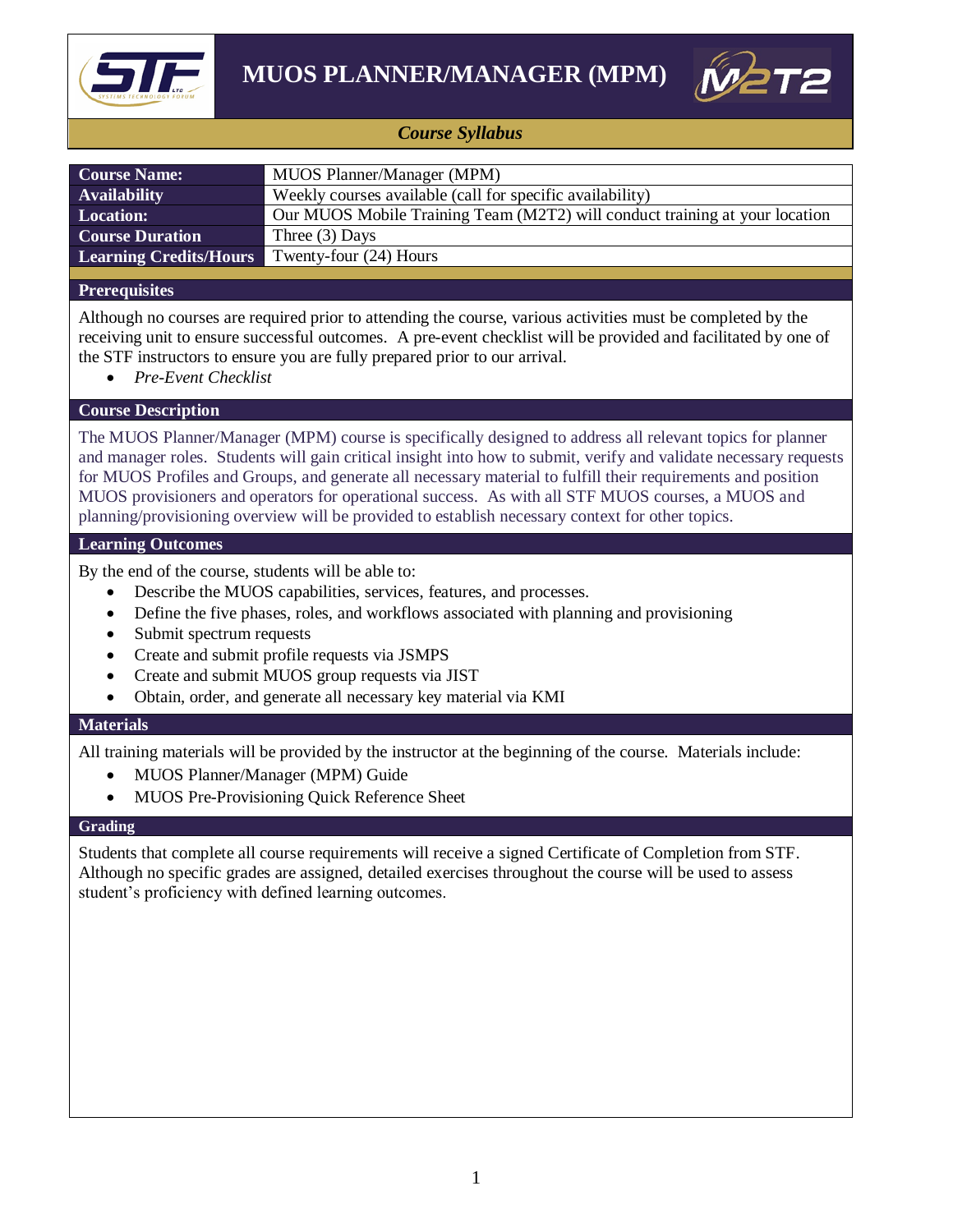



# *Course Syllabus*

| <b>Course Schedule</b><br><b>DAY ONE</b> |                                                                                                                                                                                                                                                                                                                                                                         |                                   |                                   |                       |  |
|------------------------------------------|-------------------------------------------------------------------------------------------------------------------------------------------------------------------------------------------------------------------------------------------------------------------------------------------------------------------------------------------------------------------------|-----------------------------------|-----------------------------------|-----------------------|--|
| Item#                                    | <b>Agenda Topic(s)</b>                                                                                                                                                                                                                                                                                                                                                  | <b>Primary Role</b>               | <b>Systems</b><br><b>Required</b> | <b>Classification</b> |  |
| 1.                                       | <b>MUOS Training Overview</b><br>Introductions<br>Training Objectives Overview<br>Materials Overview<br><b>Schedule Review</b><br>Facilities                                                                                                                                                                                                                            | <b>All Roles</b>                  | <b>None</b>                       | Unclassified          |  |
| 2.                                       | <b>MUOS Overview</b><br><b>MUOS</b> Capability<br>$\bullet$<br>MUOS System of Systems<br>٠<br>Terminology<br>$\bullet$<br><b>Services</b><br>$\bullet$<br>Features<br>$\bullet$<br>E2E Keying<br>$\bullet$<br><b>Functional Roles</b><br>$\bullet$                                                                                                                      | <b>All Roles</b>                  | <b>None</b>                       | <b>Unclassified</b>   |  |
|                                          | <b>BREAK (1200-1300)</b>                                                                                                                                                                                                                                                                                                                                                |                                   |                                   |                       |  |
| 3.                                       | <b>MUOS Planning/Provisioning Process Overview</b><br><b>Mission Analysis Processes</b><br>$\bullet$<br><b>Data Collection Processes</b><br>$\bullet$<br><b>Network Design Processes</b><br>$\bullet$<br>Network Load and Configuration Processes<br>$\bullet$<br><b>Network Activation Processes</b><br>$\bullet$<br><b>Operational Updates Processes</b><br>$\bullet$ | <b>All Roles</b>                  | <b>None</b>                       | <b>Unclassified</b>   |  |
| 4.                                       | <b>MUOS Spectrum Request Form</b><br>Frequency Characteristics<br>$\bullet$<br><b>Frequency Coordination Process</b><br>$\bullet$<br>Function of MUOS Frequency Profiles<br>$\bullet$                                                                                                                                                                                   | Spectrum<br><b>Manager</b>        | <b>None</b>                       | Unclassified          |  |
| 5.                                       | <b>MUOS Profile Requests</b><br><b>JSMPS Account Request Process and Roles</b><br>$\bullet$<br>JSMPS Capabilities, features, and resources<br>٠<br>Submitting, Verifying, Cloning, Editing, and<br>$\bullet$<br>Downloading Initial Provisioning Requests                                                                                                               | <b>Terminal</b><br><b>Planner</b> | <b>JSMPS</b>                      | <b>Secret</b>         |  |
| 6.                                       | <b>MUOS Group Requests</b><br><b>JIST Account Request Process and Roles</b><br>$\bullet$<br><b>JIST Capabilities and Features</b><br>$\bullet$<br>Submit, Verify, Validate, Update, and Clone Satellite<br><b>Access Requests</b><br>Download MUOS Group Authorization<br>$\bullet$                                                                                     | <b>Terminal</b><br><b>Planner</b> | <b>JIST</b>                       | <b>Secret</b>         |  |
| 7.                                       | <b>MUOS COMSEC Ordering and Generation</b><br><b>KMI</b> Features and Capabilities<br>$\bullet$<br>MUOS HAIPE Closed Partition Ordering Privilege<br>٠<br>MUOS HAIPE and SCIP FFVS Key Material<br>$\bullet$<br>Generate MUOS HAIPE PPK Material<br>$\bullet$<br>Load MUOS Keys onto SKL<br>٠                                                                           | <b>COMSEC</b><br><b>Manager</b>   | <b>KMI</b>                        | <b>Unclassified</b>   |  |